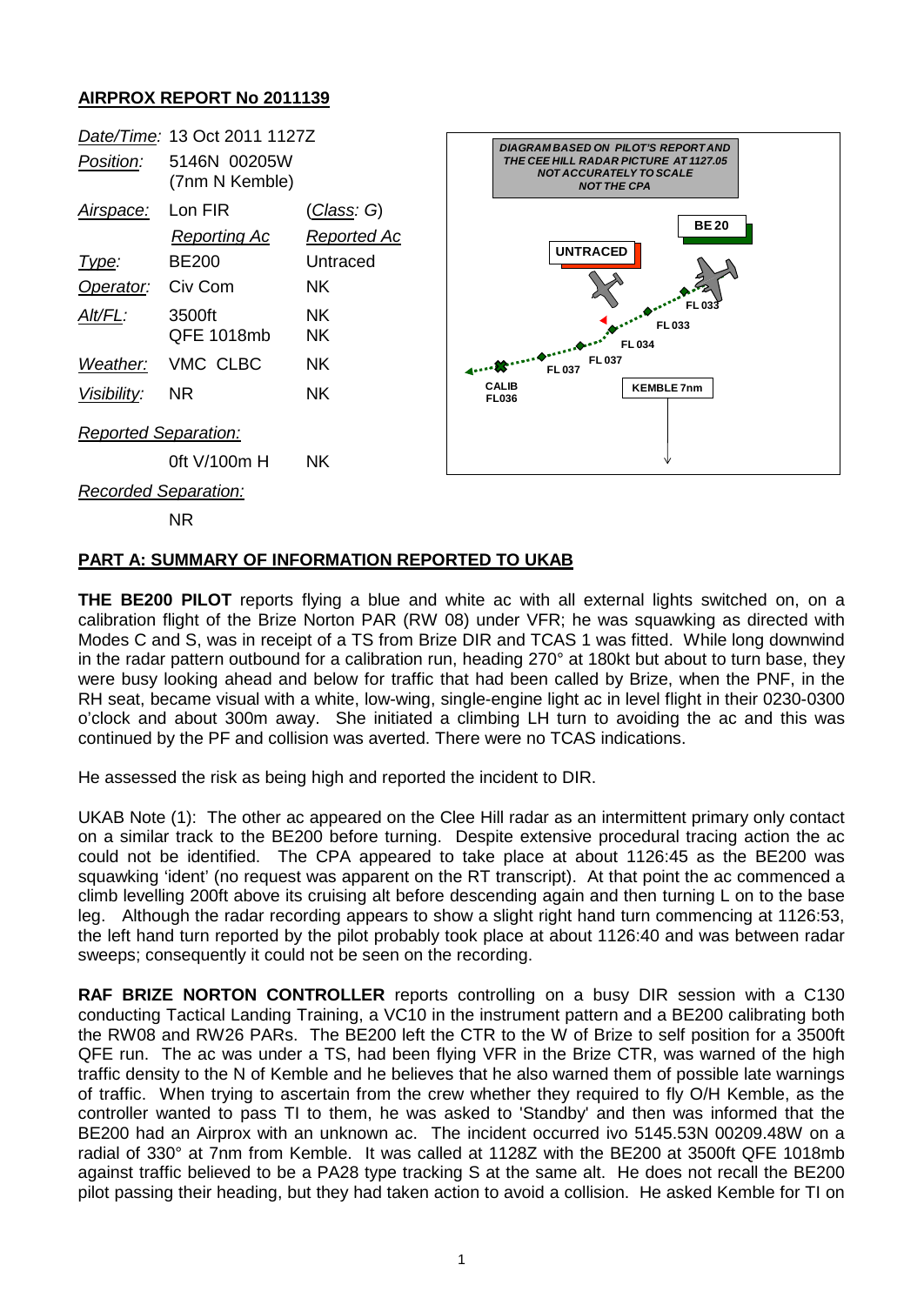any traffic of that type but they were not working any ac in that area. The tapes were impounded should they be required. The aircrew reported that they would submit their report on their return to base.

**BM SAFETY MANAGEMENT** reports that this Airprox occurred between a BE200 operating VFR in VMC in receipt of a TS from Brize Norton Director (DIR) and an untraced light ac. DIR stated that the workload at the time of the incident was high to medium.

At 1124:51 DIR provided TI to the BE200 as, "*traffic west, four miles, two contacts, no height*" which the pilot acknowledged. The radar replay shows one primary-only contact in the position reported by DIR.

At 1125:44 LARS initiated coordination with DIR on traffic unrelated to the incident, with the landline conversation ending at 1126:05. At 1126:15, DIR updated the TI to the BE200 stating, *"previously called traffic twelve o'clock, half mile, similar heading, no height"*. The previously mentioned primaryonly contact faded from the radar replay at 1126:13, one mile west of the BE200 in its right one o'clock.

DIR then asked the BE200 whether they intended to route through the Kemble overhead, mentioning that there was "high traffic density to the south". The BE200 pilot instructed DIR to *"standby"* at 1126:32 and then at 1126:46 transmitted *"Er, standby Calibrator"*. DIR was then involved in liaison with unrelated traffic before the BE200 called them at 1127:16 stating "we've actually just had an airprox with a light aircraft that was er approaching from the north".

Although no conflicting traffic can be seen on the radar replay, at 1126:45 the BE200 can be seen to have climbed 200ft and, at 1126:48 to have climbed a further 200ft. Based upon the BE200 HP's description of the initial avoiding action taken by the NHP on sighting the unknown ac, this suggests that this was the point when the Airprox occurred.

While it cannot be proved conclusively, based upon the evidence it appears that the ac that was the subject of the TI passed to the BE200 by DIR, was the reported ac. In this instance the ATM related safety barrier operated effectively in that the BE200 was provided timely and accurate TI in accordance with CAP 774. Unfortunately, the lack of an operating transponder on the unknown ac prevented the operation of the additional safety barrier offered by the BE200's TCAS, leaving 'see and avoid' as the remaining safety barrier. Whilst it has not been possible to determine whether the pilot of the unknown ac was able to 'see and avoid', the BE200 NHP was able to visually acquire the unknown ac in time to take avoiding action.

This Airprox adds further weight to the argument for a traffic/collision warning system that is interoperable across all types operating within Class G airspace.

## **PART B: SUMMARY OF THE BOARD'S DISCUSSIONS**

Information available included reports from the BE200 pilot, transcripts of the relevant RT frequency, radar recordings, reports from the air traffic controller involved and reports from the appropriate ATC authority.

The Board noted that this incident took place in Class G airspace where both pilots had an equal and shared responsibility to see and avoid the other ac. Due to the turn of the untraced ac towards the BE200 and the resultant bank angle, the ac could have been 'belly up' to the BE200 and therefore (at least in the latter part of the turn) the pilot would not have been able to see the BE200; the radar recording, however, was inconclusive regarding the untraced ac's actual track.

The BE200 pilot was given accurate and timely TI by Brize Norton regarding the unknown contact and could have taken a lateral separation based on that information; however, there were several other ac in the area just outside the zone (particularly to the S where they had been warned that